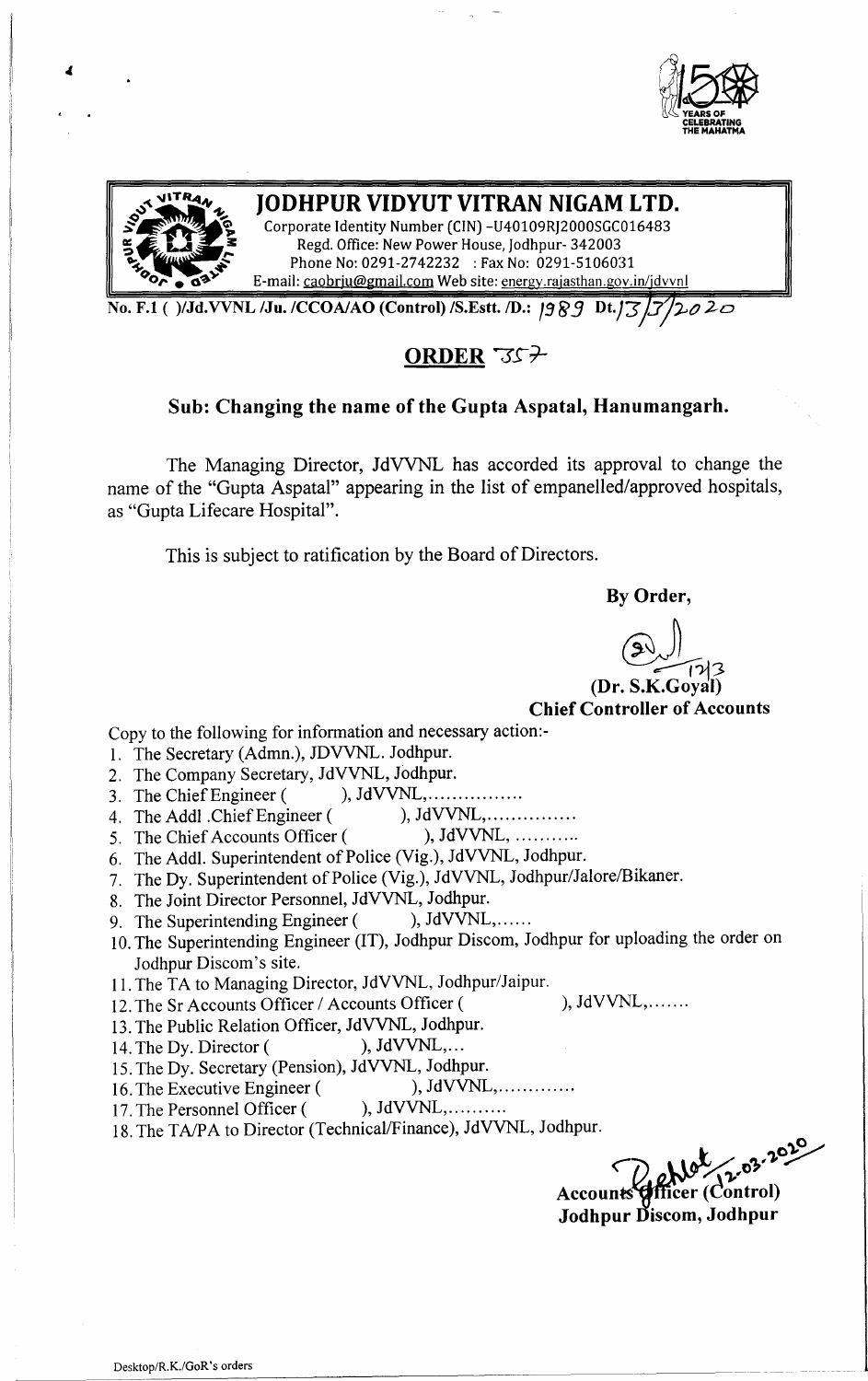

1-

RAJASTHAN RAJYA VIDYUT PRASARAN NIGAM LIMITED [Corporate Identity Number (CIN) : U40109RJ2000SGC016485] Regd. Office: VidyutBhawan,Jyoti Nagar, Jaipur -302005 (AN ISO 9001: 2008 CERTIFIED COMPANY)



No.: RVPN/AAO/F&R/F.77 (Pt. *IV)/D. 220*

# RVPN-F&RNo.: **1.32.** *t* JAIPUR, Dated: **13.02.2020**

### **ORDER**

### **Sub.: Changing the name of the Gupta Aspatal, Hanumangarh.**

The Chairman and Managing Director, RVPN, has accorded *its* approval to change the name of the "Gupta Aspatal" appearing in the list of empanelled/ approved hospitals, as "Gupta Lifecare Hospital". This is subject to ratification by the Board of Directors.

By Order,

(Sourabh Bhatt) Chief Accounts Officer (P&F)

Copy to the following for information and circulation in various offices under their jurisdiction and control:-

- 1. The Secretary (Admn.), RVPN,Jaipur.
- 2. The *Chief* Controller of Accounts, RVPN,Jaipur.
- 3. The Chief Engineer (PP&D/IT/Procurement/MPT&S/NPP&RA/LD/Contracts/Civil), RVPN, Jaipur.
- 4. The Zonal Chief Engineer (T&C), RVPN, Jaipur/Ajmer/Jodhpur.
- 5. The Additional Chief Engineer (Civil), RVPN, Jaipur/Ajmer/Jodhpur.
- 6. The Chief Personnel Officer, RVPN,Jaipur.
- 7. The Company Secretary, RVPN, Jaipur.
- 8. The Controller of Internal Audit, RVPN, Jaipur.
- 9. The Chief Accounts Officer' *(AiCs* & *W&M/P&C/PP&D/P&F-Cont.lEA-Cash) RVPN,* Jaipur.
- 10. The RCAO, RVPN, Jaipur/Ajmer/Jodhpur Zone, RVPN, Jaipur/Ajmer/Jodhpur.
- 11. The Joint Legal Remembrancer, RVPN, Jaipur.
- 12. The Joint Director Personnel, RVPN,Jaipur.
- 13. The Superintending Engineer (
Here is not in the Superintending Engineer (Section 2015), RVPN, Jaipur.
- 14. The Incharge, Data Centre, *RVPN,* Chambal GSS, Hawa Sarak, Jaipur.